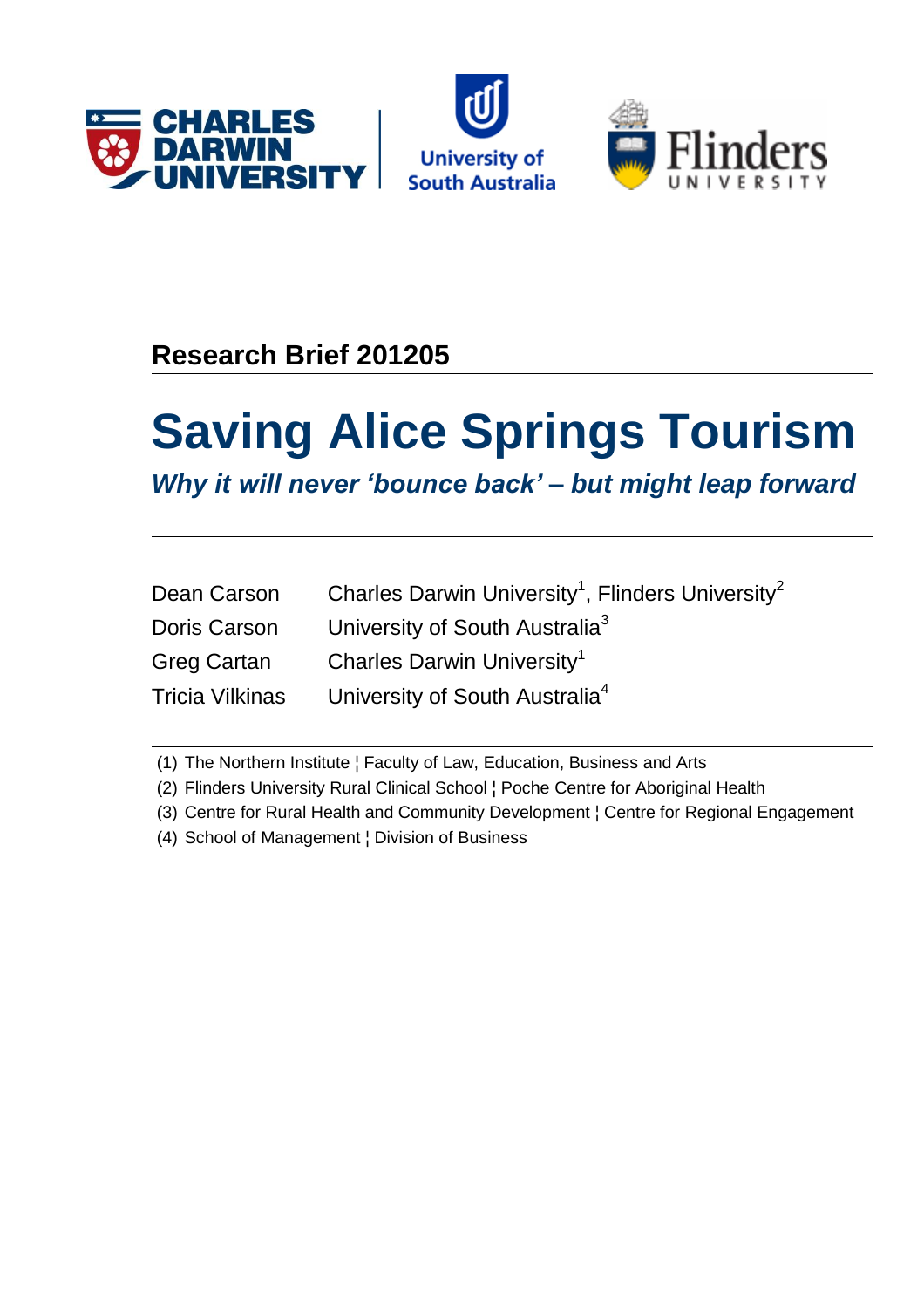## **AIM**

We want to see if the current 'crisis' can help Alice Springs (ASP) create a new path to prosperity for its tourism industry. We want to focus on analysing what IS happening in ASP tourism (rather than just criticising what is NOT happening) and identifying indicators which might inform new development paths.

This document is not a technical research document, although the opinions and insights are drawn from over ten years of research in the region. A list of more technical readings and data sources is included at the end of the document.

# **SITUATION SUMMARY**

- ASP used to be a 'golden destination' in Australia throughout 1980s and 1990s. Tourism development was primarily driven by large-scale investments (hard and soft) from government and externally based big businesses.
- Tourism activity used to be based on a passive 'sightseeing' mass tourism model, which sought to attract high numbers of (international) visitors but at the same time encouraged high visitor turnover, short lengths of stay, low repeat visitor rates, and very homogenous trip experiences and itineraries.
- $\bullet$  Visitor numbers have declined substantially over the past dozen years  $-$  total visitor numbers have declined by a third between 1999 and 2011, and leisure visitor numbers are down by more than 40% (the trend for other parts of central Australia, including Uluru, has been very similar).
- The industry is in decline in the town and region. Large businesses have started to withdraw over the past few years, and some have not been replaced (e.g. Melanka backpackers). Accommodation facilities and bed capacity have declined by over 25%. Some bus tour operators have pulled out (or merged with others). Transport services (Qantas/Jetstar, Tiger, Ghan) have been further reduced because of a lack of profitability. Several smaller (and locally based) businesses have been forced to shut down operations because they have been dependent on the larger operators 'feeding' customers to the rest of the system.
- Due to over-dependence on international markets and external investors, ASP (and Central Australia as a whole) has continued to be negatively affected by new 'crises' to much greater extent than other destinations in Australia. It seems that ASP has been in a constant 'crisis mode' over the past decade – each downturn in visitor numbers has been blamed on another externally caused crisis (various financial crises, airline strikes/collapse, terror attacks, SARS/ swine flu, exchange rates…), and more recently also on internal crises (social issues, Aboriginal disadvantage). These crisis events have always been played down by the government as a temporary phenomenon (assuming that the industry will just bounce back once external conditions improve). Until recently, there have not been (m)any serious attempts to re-consider previous marketing approaches and to start working on new development strategies.
- Just trying to revive what ASP did in the past (despite the generation of evidence of it no longer working) is probably not the way forward. There is increasing recognition, at least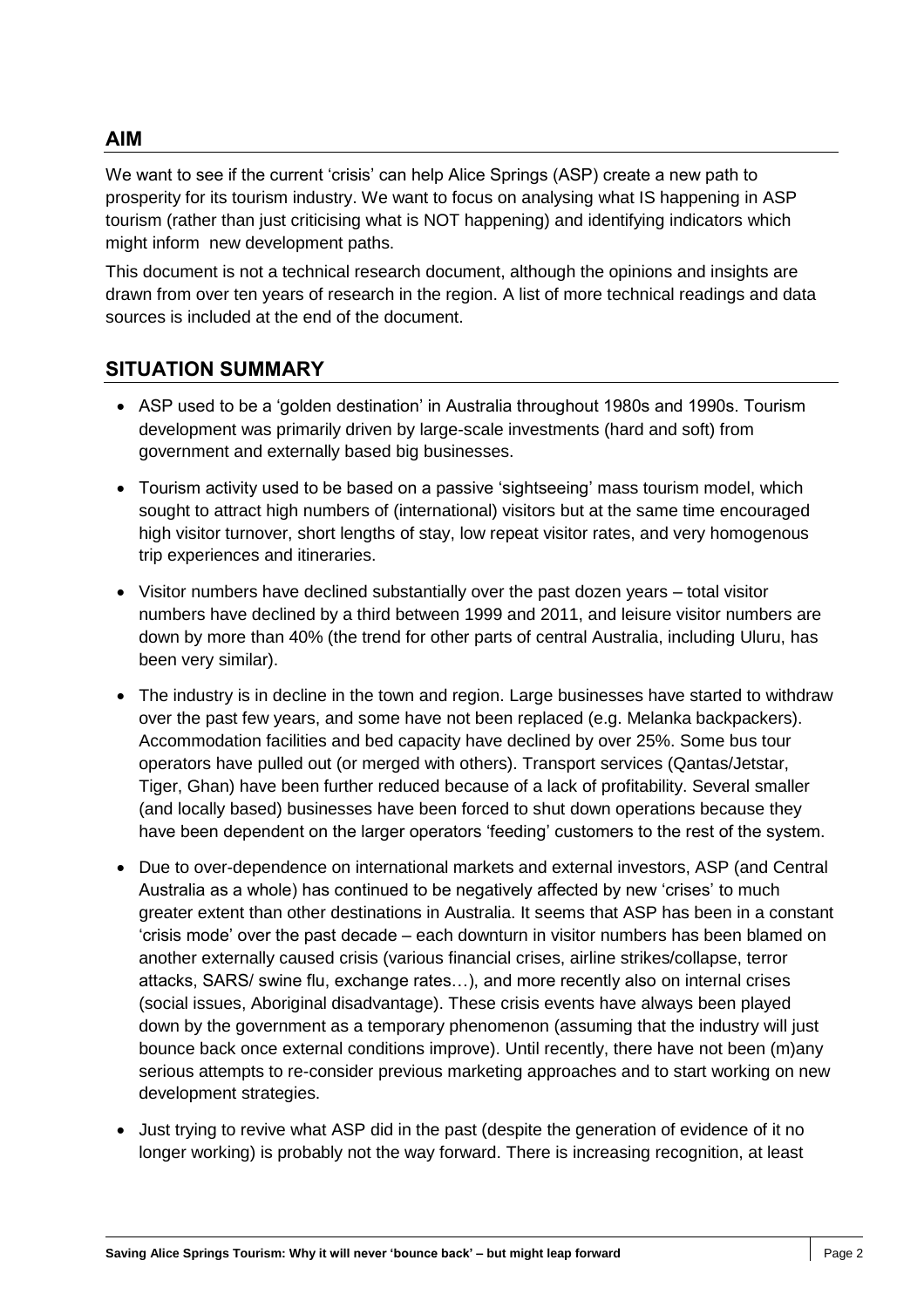within the local industry, that there needs to be a major shift in direction. So how can such a shift be described and implemented?

 Our research examines the fundamental structural (internal and external) changes that have affected ASP tourism over the past dozen years, and references international research on innovation within regional economic systems to examine how a new ASP tourism industry can use change to its advantage.

## **WHAT HAS CHANGED?**

- *A distant destination has become more distant*
	- $\circ$  Airlines have pulled out or cut back services this trend will not be reversed any time soon. Government subsidies for airlines are not viable in the long-term; airlines won't introduce new flights unless there is sufficient demand.
	- $\circ$  Long haul coach travel in Australia has decreased by over 50% over the past decade, with coach travel (and to some extent rail travel) no longer seen as a viable option for many markets.
	- o Increasing cost of fuel has increased the cost of self-drive travel. The costs of self-drive travel are likely to continue to increase for the foreseeable future.

#### *Poorly defined markets have been found to no longer exist*

- $\circ$  Marketing approaches have usually focused on very broad generalised market segments to capture higher visitor numbers (e.g. the 'Experience Seekers', the 'Spirited Travellers' etc - which basically include pretty much everyone). This has restricted a focus on more targeted niche or special interest markets that could be more resistant to the current crisis.
- $\circ$  The common government / destination marketing organisation (DMO) approach has been to swap one international 'experience seeker' market for another, if it was obvious that a particular market was no longer working. This strategy seems to have become 'locked in' and is still being rolled out today: Let's target 'the Chinese market'…until 'the European market' recovers again.
- $\circ$  International tourism research emphasises that markets have actually become more specialised rather than less specialised over time (e.g. there is no such thing as 'the Chinese market', and all travellers are 'experience seekers' to a greater or lesser degree), and marketing approaches also need to become more specialised.
- *The big external players won't engage in 'rejuvenation'*
	- The big external players have reached a point in the destination life-cycle that they can just pull out because of past returns on their initial investments., They have realised that returns on re-investment are likely to be low. Those who cannot afford to pull out (locals) are left to pick up the pieces – but with less capacity for investment than the external players.
- *People who want to come have been replaced by (some) people who have to come*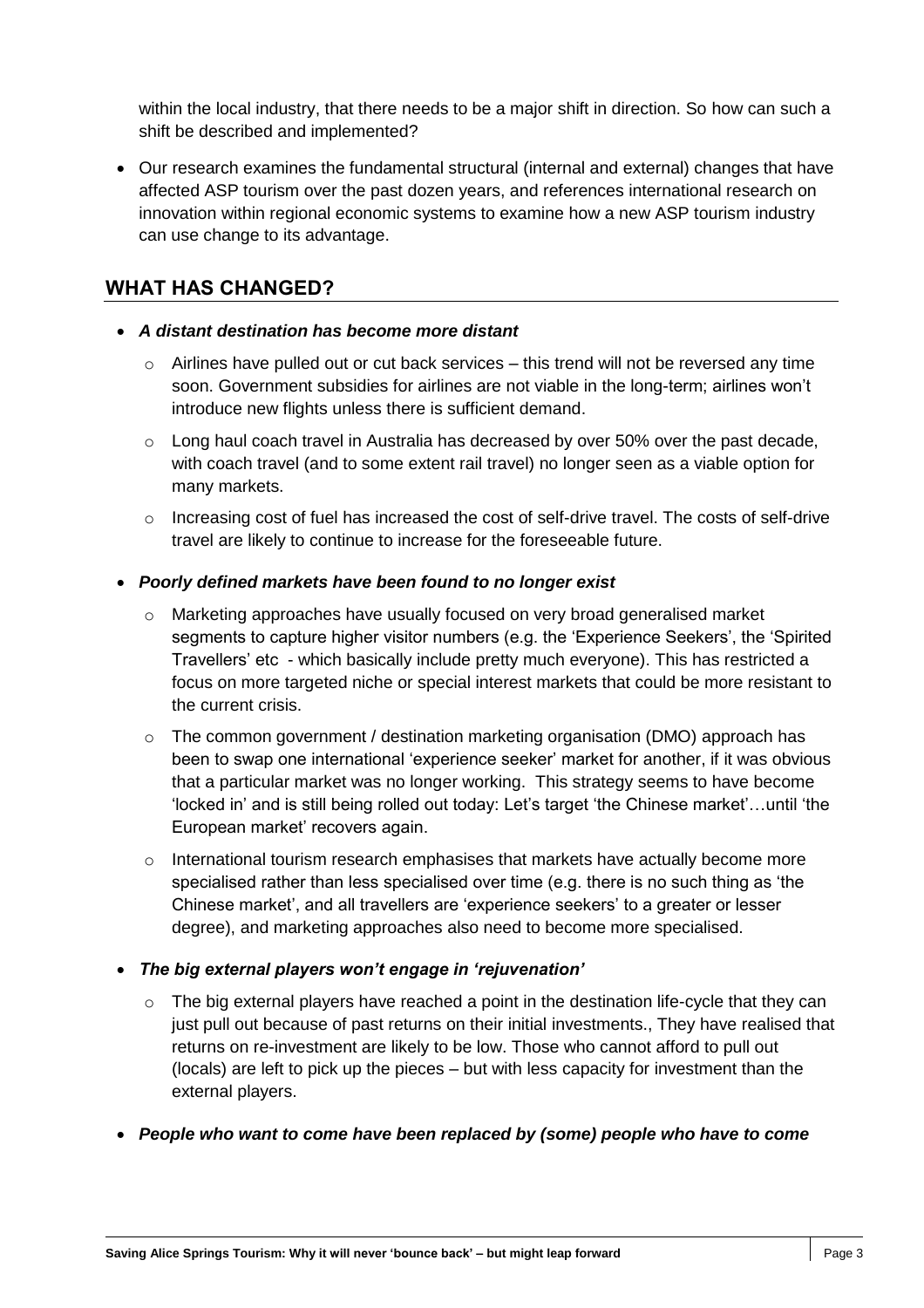$\circ$  While traditional leisure tourism markets have declined, the business tourism market has remained relatively stable. The social issues in ASP, and the NT Emergency Response/Stronger Futures in particular, have generated substantial business, government and research travel over recent years. Accommodation and restaurant businesses that target these markets are doing better than those focused on the leisure market. However, other businesses (tour operators, souvenir shops, and even conventions and events etc) have struggled to cope with market changes.

#### *ASP as an international showcase destination within Australia has lost its punch*

- $\circ$  Government (local, Territory and Australian) can no longer deny that the 'golden days' are over and trying to sell ASP as Australia's most iconic Outback experience and a tourism success story no longer. There is increasing international recognition and coverage of the social issues in town which cause substantial threats to governments' promotional and PR management efforts.
- $\circ$  International tourism research suggests that a government focus on image correction and defending the status quo is likely to be ineffective in the short, medium, or long term.

# **CAN NEGATIVE CHANGES BE 'TURNED UPSIDE DOWN' TO A POSITIVE?**

#### *A distant destination becoming more distant*

 $\circ$  In the past, ASP was a byway on the trip or part of a much larger tour package: get here - tick it off, get to the rock – tick it off, move on to the reef or whatever was next. Now, we assume that those who manage to make it to ASP are much more committed to being here, and much more prepared to engage more fully in the destination (based on the relative cost cost and difficulty of access). Indeed, average length of stay of those visitors who still come seems to have increased over the past years. Hence, they might be open to a much wider range of products and experiences, including experiences that are much more connected to the 'local', to make the increased cost and time required to travel worthwhile.

#### *Poorly defined markets that have disappeared*

- $\circ$  The remnant markets now appear to be much more easily definable, for example: grey nomads, 4WDers, event tourists (e.g. mountain biking, cultural festival), government service visitors, arts & creative tourists, educational tourists. These markets can be better researched, and the market/ destination match can be improved because there is less 'noise' from the poorly defined (e.g. 'sightseer') markets.
- *The big external players won't engage in 'rejuvenation'*
	- $\circ$  There seems to be a renewed government (and industry) interest in encouraging the local industry to act, which was previously ignored in favour of supporting the interests of the big external players. The challenge for the local industry is that it needs to be innovative if it wants to stay local – whereas the outsiders have the option of abandoning the destination. For example, we are starting to see local businesses agitate for a change in the way the place is marketed by Tourism NT, meaning they are starting to take an interest in these sorts of decisions. The crisis may 'force' local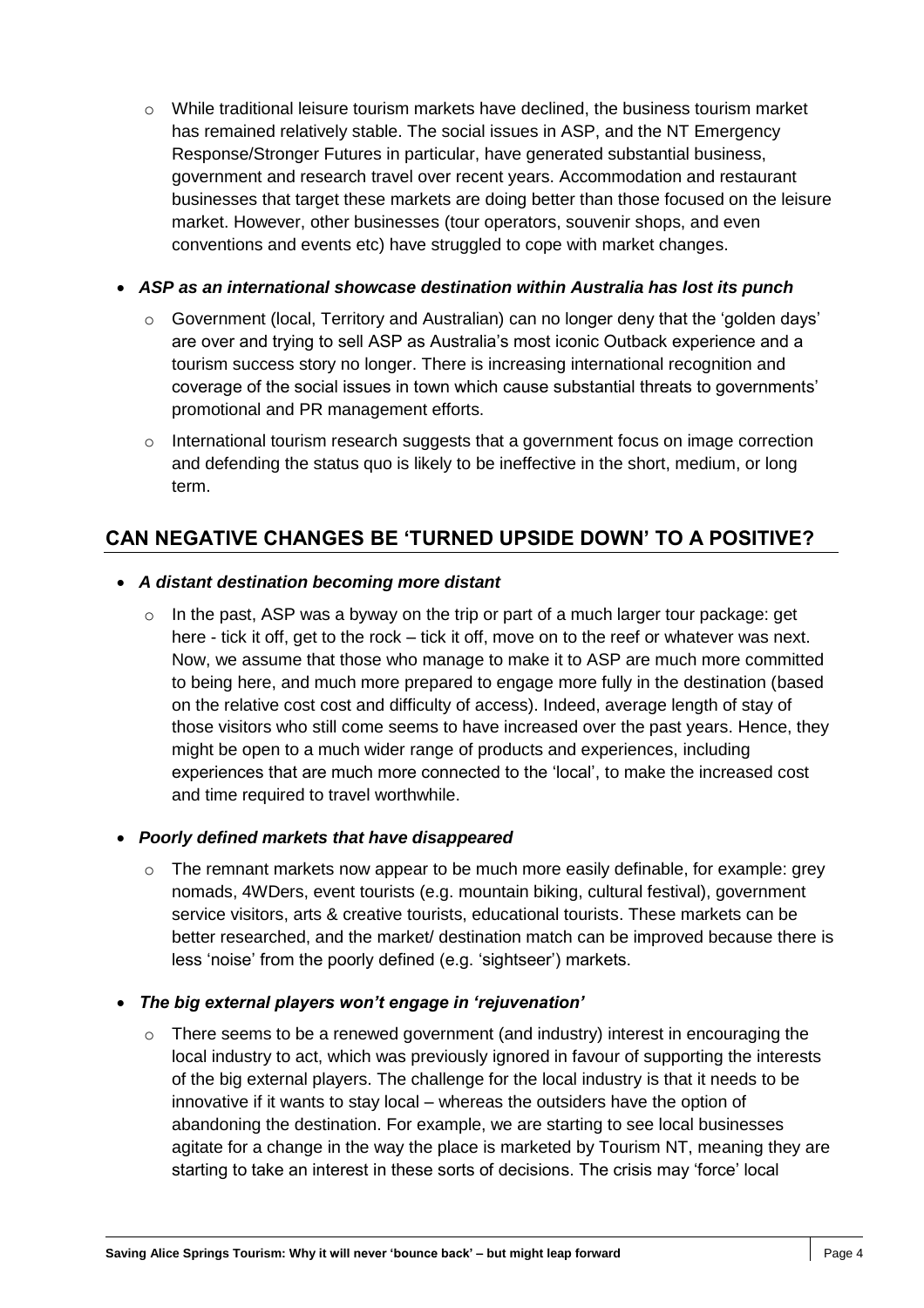businesses to work on new strategies, whereas in the past they could just rely on government and external players to make these decisions. This renewed local spirit and agitation will be crucial for locally driven tourism rejuvenation – we need to focus on what support and leadership structures are required to help the industry realise its potential.

#### *People who want to come have been replaced by people who have to come*

- There is a 'captive' market of visitors who come to ASP to address social disadvantage in town and surrounding communities (government visitors, NGO visitors, contractors, consultants, researchers), and who are required by their funding agencies to visit. This group has previously been a very 'narrow' tourism market in terms of product demand (they use accommodation, food and beverage and some meeting/ convention facilities but not much else), and there have not been many efforts to broaden the experiences for this particular market. There may be opportunities to get them involved in other activities, increase length of stay, and attract friends and family (VFR markets) – e.g. "stay for the weekend", "bring your family" etc.
- $\circ$  Accompanying this is a market of short-term visitors from within the Central Australia region who come to ASP largely to access health and community services. In the past, these tourists have been problematized and excluded from the tourism industry's examination of its own potential. Some attention could be paid to how a new tourism industry could work with this market given that research from outside of the tourism industry has emphasised its economic contribution to the region.

#### *ASP as an international showcase destination within Australia has lost its punch*

- $\circ$  There is a new maturity to the international market(s) that remain (i.e. the shift from passive sightseeing to more active experiences), and this can be built on to assess the viability of new markets (e.g. from China) and the way ASP might reach out to them. We no longer need to present the region as the 'tick & flick' mass destination (which is out of favour with new generations of travel), but as a more exclusive and mature destination.
- $\circ$  The tourism decline, and particularly the reduced power of external investors in ASP tourism, provides an opportunity to step back from the traditional tourism 'boosterism' approach and take time to develop community based strategies for addressing social issues and fostering better relationships between residents and residents, and residents and tourists.

# **HOW CAN WE ENGAGE THE INDUSTRY IN LEAPING FORWARD?**

Government needs to admit that the past tourism development path has become destructive and is no longer working. This may help to stop wasting energy and resources on denying the crisis, defending the status-quo, and trying to revive the past. Diversification and rejuvenation must be the key words for the future.

 Start talking about the benefits of smaller niche / special interest markets – redefine 'success in tourism' and promote the idea that 250,000 annual visitors who engage with the local industry may be more profitable and sustainable than 450,000 annual visitors being churned through by large external players.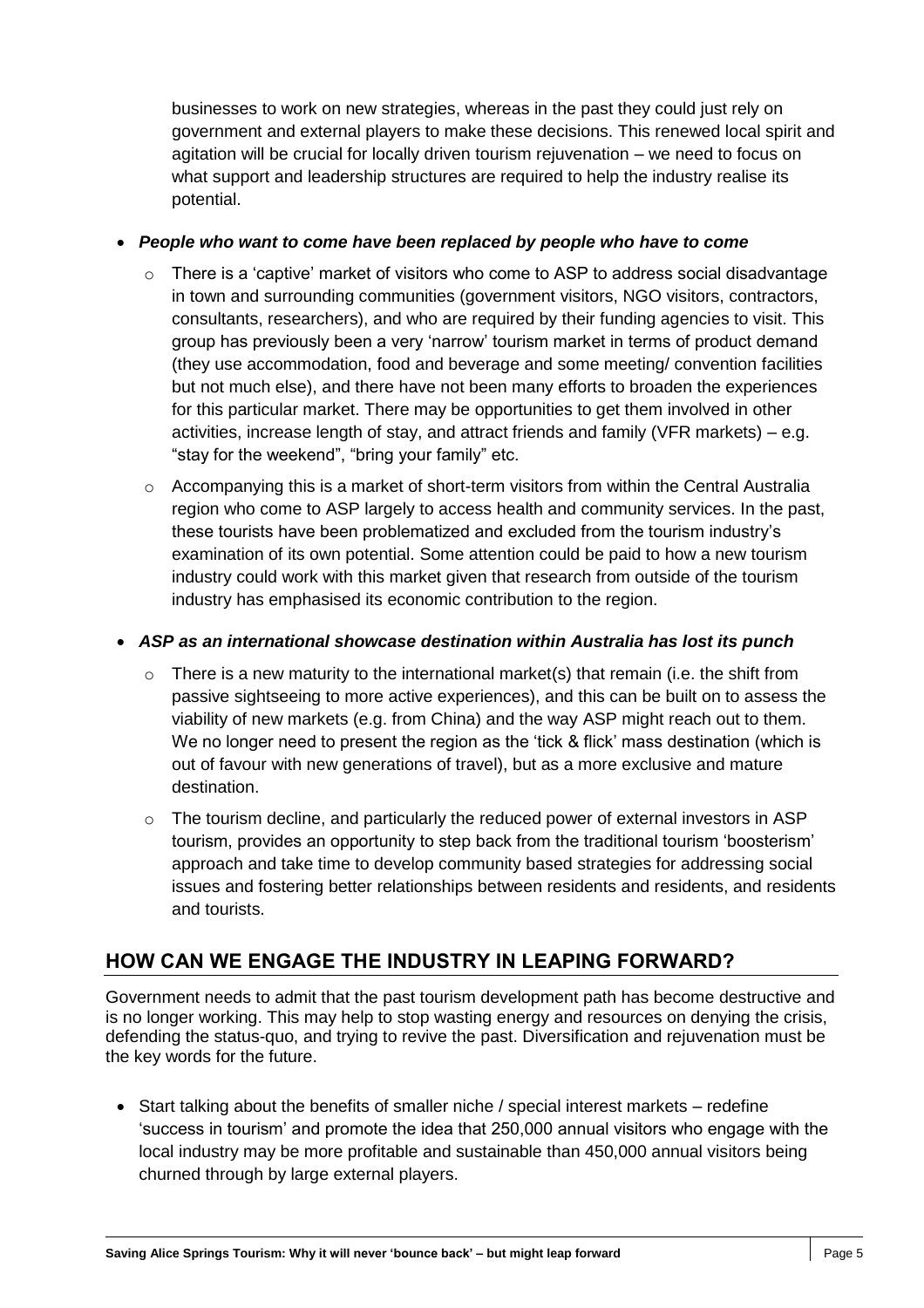- Identify and recognise the needs of the local industry ignore the outsiders for a bit. Government investment decisions need to consider how they can build local industry capacity, instead of how they can attract new big external players who are seeking highvolume tourism. The challenge is that such an approach might not meet the 'major projects' ambitions of the NT government, but there is no evidence that new major projects will help ASP tourism in the short or long term.
- Knowledge is the key to innovation: information that the government has (and that we as researchers have), for example on market or industry trends, must be shared with the industry to allow them to make informed decisions. This is particularly important when information reflects the need for change. There have been too many examples of government trying to deny and hide negative information from the local industry – most likely to avoid panic, to protect the industry, and to not compromise promotional efforts aimed at saving the reputation of the destination. We need to think about a new role for government to play in a tourism innovation system – instead of a promoter, we need government to be a supporter and facilitator of knowledge exchange and creative processes.
- There is an opportunity for ASP to become a showcase example of how to get through a period of crisis and become something new yet valuable (similar to the Gold Coast Visioning process in the late 1990s, but this time followed through on a long-term basis). This process of rejuvenation is nothing to be ashamed of but needs to be monitored and communicated to the outside world.

# **THE CONTRIBUTION OF RESEARCH**

Existing research capacity within government and industry is largely focused on market analysis. While there is an urgent need to develop more sophisticated market analysis strategies for ASP, these are likely to continue to be strategies that government and industry have some familiarity with, some competence in pursuing, and experience in interpreting.

Where research capacity needs to be developed is in understanding how the industry can organise itself to become more innovative. There has been limited systematic research into the structure of the industry in ASP – its strengths and weaknesses in terms of economic competence, networking and cooperation cultures, leadership, entrepreneurship, management of government/ community/ industry interactions, capacity to generate critical mass, and knowledge management. In our opinion, the ASP industry needs assistance both in understanding its own capabilities in these matters, and in developing strategies to enhance capabilities. Such research should therefore be locally focused, but also include a substantial component of international comparative work – where are the destinations with similar experiences to ASP? How have they managed such fundamental change? What has been the role of government?

The vision is for a more knowledgeable and capable ASP tourism industry which is equipped with the social, political, cultural, and economic capital required to achieve dramatic change in challenging times and in a challenging context. Our research to this point has demonstrated that it is possible to re-shape the fundamental structural changes that have led to ASP's tourism demise into foundations for a new, more locally oriented, more sustainable, resilient, and adaptive industry.